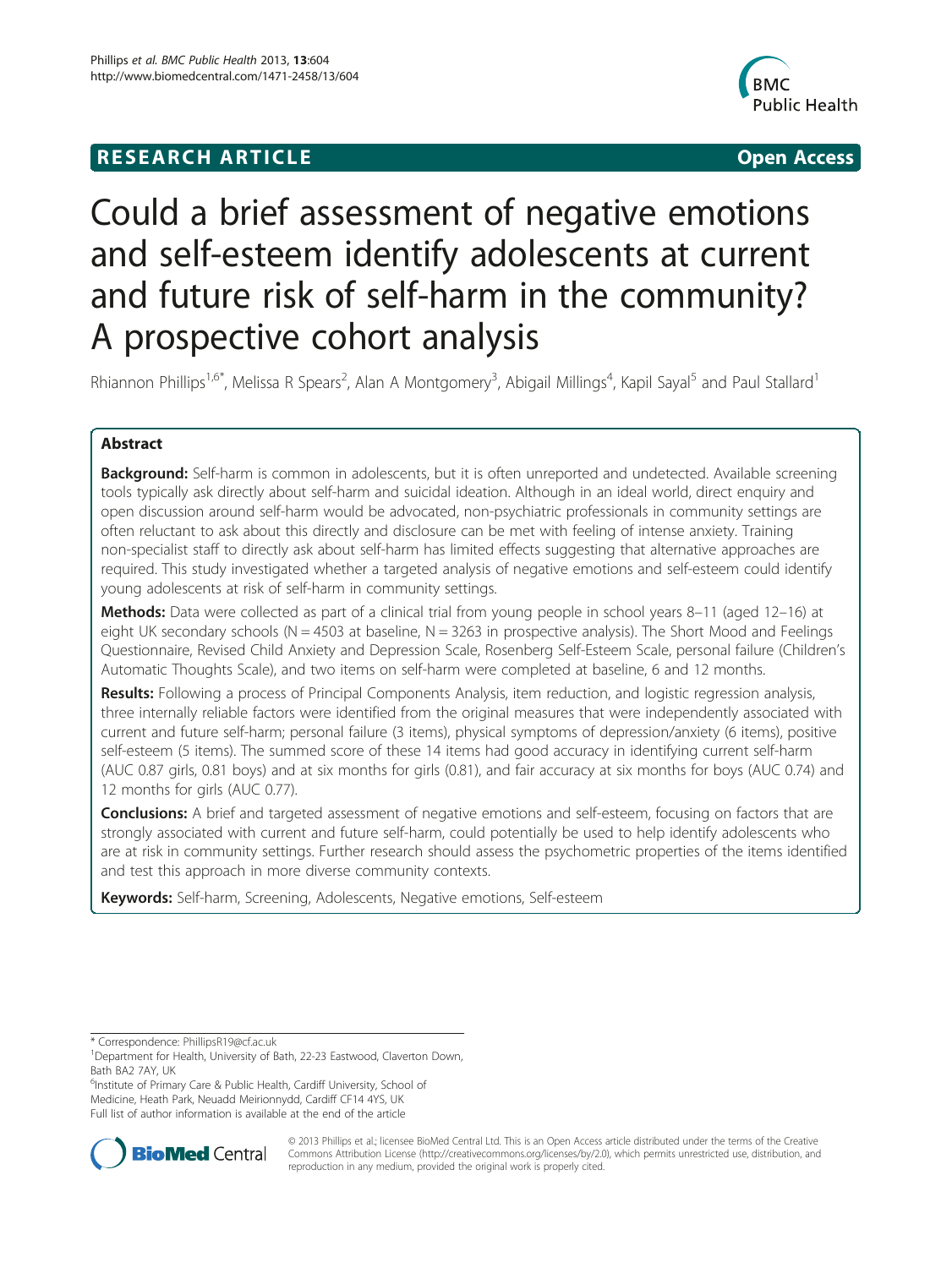## Background

Self-harm in adolescents and young adults represents an important public health issue [\[1](#page-9-0)]. Community surveys indicate that around 5 to 10% of adolescents report self-harm over the last year [[2](#page-9-0)-[5\]](#page-9-0). International comparisons for 15 to16 year olds have indicated that rates of self-harm in the UK are amongst the highest in developed countries, with 3.2% of males and 11.1% of females reporting self-harm over the last year and with lifetime prevalence rates of 4.8% for males and 16.7% for females [[3\]](#page-9-0). Despite its high prevalence, self-harm in adolescents often goes unreported and undetected [\[3\]](#page-9-0). As previous self-harm increases the risk of doing so again and repeated self-harm is a risk factor for suicide [\[6-9](#page-9-0)], proactive identification of young people who are at risk is important.

Self-harm is referred to in several ways in the literature, including 'self-mutilation', 'non-suicidal self-injury' (NSSI), 'self-injurious behavior', 'parasuicide', 'self-wounding', or 'self-poisoning' [[10](#page-9-0)]. The most common methods of selfharm reported in community settings are self-cutting (or self-laceration) and self-battery (e.g. head-butting a wall or pulling hair) [\[10-12](#page-9-0)]. Self-poisoning (or overdose) is less common in the community, but is strongly associated with the presence of suicidal intent [\[11\]](#page-9-0) and is the most common method in those presenting to hospital following self-harm [\[13](#page-9-0)]. Self-poisoning is more common in girls than in boys, who more frequently report self-battery as a method of self-harm [[11,12](#page-9-0)]. Motivations commonly reported for self-harm include: coping with negative emotions; self-loathing; anger; self-punishment; loneliness; distraction from problems, and; to communicate bad feelings to others [\[11,12\]](#page-9-0). Girls are more likely to report reducing negative emotions as a motivator, while boys have a greater tendency to report more superficial reasons like boredom or curiosity [\[11,12](#page-9-0)]. Almost half of young people report feeling better after self-harming and this is most common in those who self-harm frequently [[11](#page-9-0)]. However, feelings of guilt, shame, and disgust can also increase following self-harm [[12](#page-9-0)].

While there are key differences between self-harm with and without suicidal intent in terms of different methods of self-harm, motivations, reinforcers, neurobiology, and association with suicide, they also share some common risk factors and can occur in the same individuals [\[7,14,15\]](#page-9-0). Approximately 25% of adolescents who have self-harmed report having suicidal intent during their last episode [[11\]](#page-9-0). Kidger et al. [[11\]](#page-9-0) state that:

"Although the majority of self-harm behaviour is not accompanied by a desire to die, all self harm regardless of motivation is associated with increased risk of suicidal thoughts and plans, particularly when it is carried out repeatedly" (p. 1).

Therefore, while there are various definitions of selfharm, this manuscript adopts a broad definition to encompass deliberate self-injury or self-poisoning, in line with British guidelines [[16\]](#page-9-0), and includes selfharm with or without suicidal intent.

A wide variety of assessments have been developed that directly inquire about self-harm and suicidal ideation in adolescents, including the Columbia Suicide Screen, Suicide Risk Screen, and the Risk-Taking and Self-Harm Inventory for Adolescents [\[17](#page-9-0)-[19\]](#page-10-0). However, self-harm and suicide are sensitive and stigmatised issues. Non-mental health specialists are not typically accurate in identifying mental health problems (particularly internalizing disorders) and can find it difficult to distinguish between normal variation in mood and precursors to more serious mental health problems [[20](#page-10-0)-[23\]](#page-10-0). People who are not mental health professionals, such as teachers and youth justice workers, find it difficult to ask adolescents about suicide and self-harm and disclosure can be met with feelings of intense anxiety [[24-26\]](#page-10-0). There is also a pervasive concern that asking about suicidal thoughts or behaviour could trigger suicidal ideation or attempts, despite evidence that enquiring about suicide is not harmful [\[27](#page-10-0)].

The reluctance of non-psychiatric professionals to directly ask about self-harm has led some to investigate whether training community-based professionals can increase awareness and improve identification. However, training school-based staff has variable results and seems to particularly benefit those who are already able to talk with students about suicide and distress [[28](#page-10-0)]. Whilst helping non-psychiatric professionals to talk about self-harm would be the ideal solution, practically they find this very difficult and alternative more indirect approaches need to be investigated.

A number of risk factors for self-harm have been identified including depressed mood, increased anxiety, low self-esteem and cognitions that focus upon self-failure [[1](#page-9-0)[,29-32\]](#page-10-0). Depression and anxiety in adolescence are associated with an increased incidence of self-harm in young adulthood [[4](#page-9-0)]. Self-report measures can assess these variables in adolescents in community settings in a valid and reliable way [\[33](#page-10-0)-[36](#page-10-0)]. An indirect approach such as this would be more acceptable and offers the potential to identify those who are selfharming or at increased risk of future self-harm. However, general measures of depression and anxiety may lack discriminative ability in distinguishing between those who do and do not self-harm [[10](#page-9-0)]. The aims of this study are to investigate whether a brief set of items can be identified from existing measures of negative emotion and self-esteem that are sufficiently sensitive and specific to identify adolescents at risk of self-harm in community settings.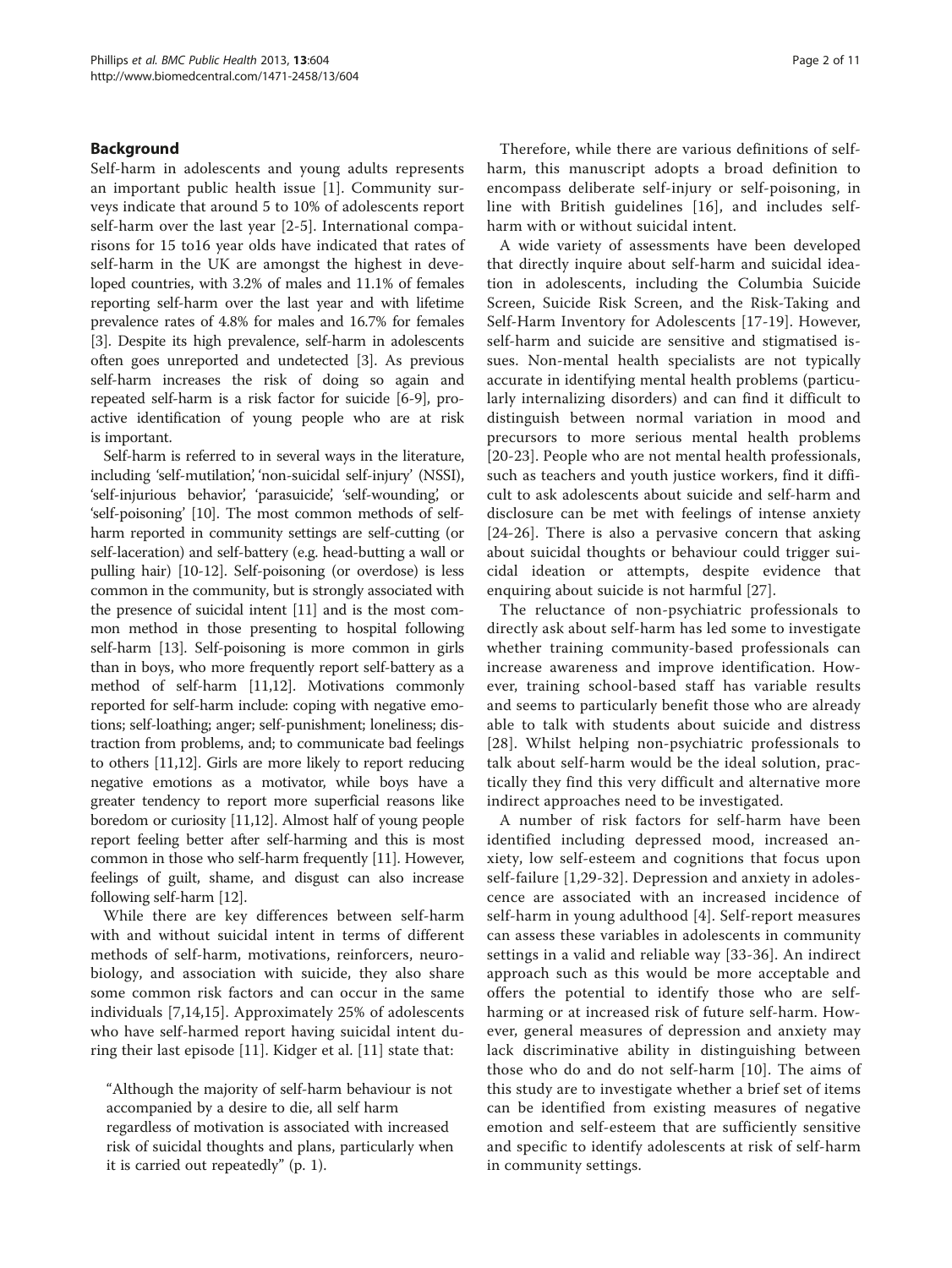#### **Methods**

#### Design

These prospective cohort data were obtained during a multi-centre cluster randomised controlled trial [\[37,38](#page-10-0)]. Assessments took place at baseline, six and 12 months. Self-report questionnaires were completed anonymously at school in sessions led by the research team.

#### Setting and participants

Eight non-denominational mixed-sex secondary schools in the South West and East Midlands in England took part in the study between 2009 and 2011. A total of 5030 young people consented to participate in the trial (91.5% of the eligible population), with  $N = 4140$  (86.5%) retained at 12 month follow-up [\[38](#page-10-0)]. Participants who had completed baseline self-harm measures were included in our cross-sectional psychometric analysis  $(N = 4503)$ , and those with complete self-harm data at all three time points were included in the prospective cohort analysis  $(N = 3263)$ . All pupils in Years 8–11 (aged 12–16 years) in participating schools were eligible, unless they were not attending school (e.g. due to long term sickness, being excluded from school) or did not participate in Personal Social and Health Education (PSHE) lessons for religious or other reasons.

Participation required written consent from the school head teacher, parental consent on an opt-out basis, and written assent from the adolescent. A safety procedure was in place to inform young people and their parents by letter to their home address if they scored highly on the primary outcome measure for the trial (symptoms of depression assessed by the Short Form-Mood and Feelings Questionnaire) to signpost them to relevant services should they wish to seek support/advice. All young people were given a printed list of sources of support should they have any concerns during each assessment session. There was also a written adverse events procedure approved by the Data Monitoring and Ethics Committee (DMEC) in place as part of the trial. The study was approved by the University of Bath School for Health ethics committee.

## Measures

## Primary outcome: self-harm

The self-harm questions were adapted from those used in the Avon Longitudinal Study of Parents and Children [[39](#page-10-0)]. The ALSPAC study included a detailed survey of selfharm in  $n = 4810$  young people who had been followed since birth at age 16–17 years [\[11\]](#page-9-0). The wording of the item relating to self-harm acts used by Kidger et al. [[11](#page-9-0)] was based on Childhood Interview for DSM-IV Borderline Personality Disorder (CI-BDP) question asked during clinic interviews with the ALSPAC sample at age 11 [[40](#page-10-0)]. A detailed assessment of self-harm motivation and methods was not possible in the current study as this was

part of a wider assessment of mental health and related issues carried out as part of a clinical trial. We therefore focused on two key issues; whether young people had harmed themselves deliberately in the last six months, and whether they had thought about harming themselves (even if they had not done so). Furthermore, we were interested in relatively recent, rather than lifetime, prevalence of self-harm to help identify those who were currently at risk or may be in the near future.

Self-harm acts were therefore assessed using a single item at baseline, six and 12 months;

"Have you ever hurt yourself on purpose in any way (e.g. by taking an overdose of pills or by cutting yourself) in the last 6 months?"

This was rated on a 3-point scale  $(0 - not at all, 1 -)$ Once, 2 – 2 or more times) but for analysis was coded as a binary outcome (never vs. ever in the last six months).

## Self-harm thoughts

As with acts of self-harm, thoughts about self-harm (even if an act had not taken place) were also assessed at each time point using a single item;

"Have you thought about hurting yourself, even if you would not really do it, in the last 6 months?"

This was rated on a 3-point scale  $(0 - not at all, 1 -)$ Once, 2 – 2 or more times) but for analysis was coded as a binary outcome (never vs. ever in the last six months).

## Short mood and feelings questionnaire (SMFQ) [\[33\]](#page-10-0)

This 13 item questionnaire assesses symptoms of low mood. Respondents rate each item as 'not true' (0), 'sometimes' (1), or 'true' (2), with scores summed to provide a total score (range = 0–26). The SMFQ has been used in community samples, correlates well with other measures of depression, has good test/re-test reliability, and higher scores tend to be associated with fulfilling diagnostic criteria for clinical depression [\[33,41\]](#page-10-0).

## Children's automatic thoughts scale (CATS; personal failure subscale) [\[36\]](#page-10-0)

The CATS was developed to assess the automatic negative thoughts that children have which are associated with psychiatric complaints. It has been validated in clinical and community settings [\[42\]](#page-10-0). We used the 10 item personal failure sub-scale as this is the most closely associated with depression and self-blame. Items are rated from 'not at all' (0) to 'all the time' (4). It has high internal reliability (alpha 0.92), acceptable test-retest reliability (0.74), and differentiates between clinically depressed and anxious young people and a community group [[36](#page-10-0)].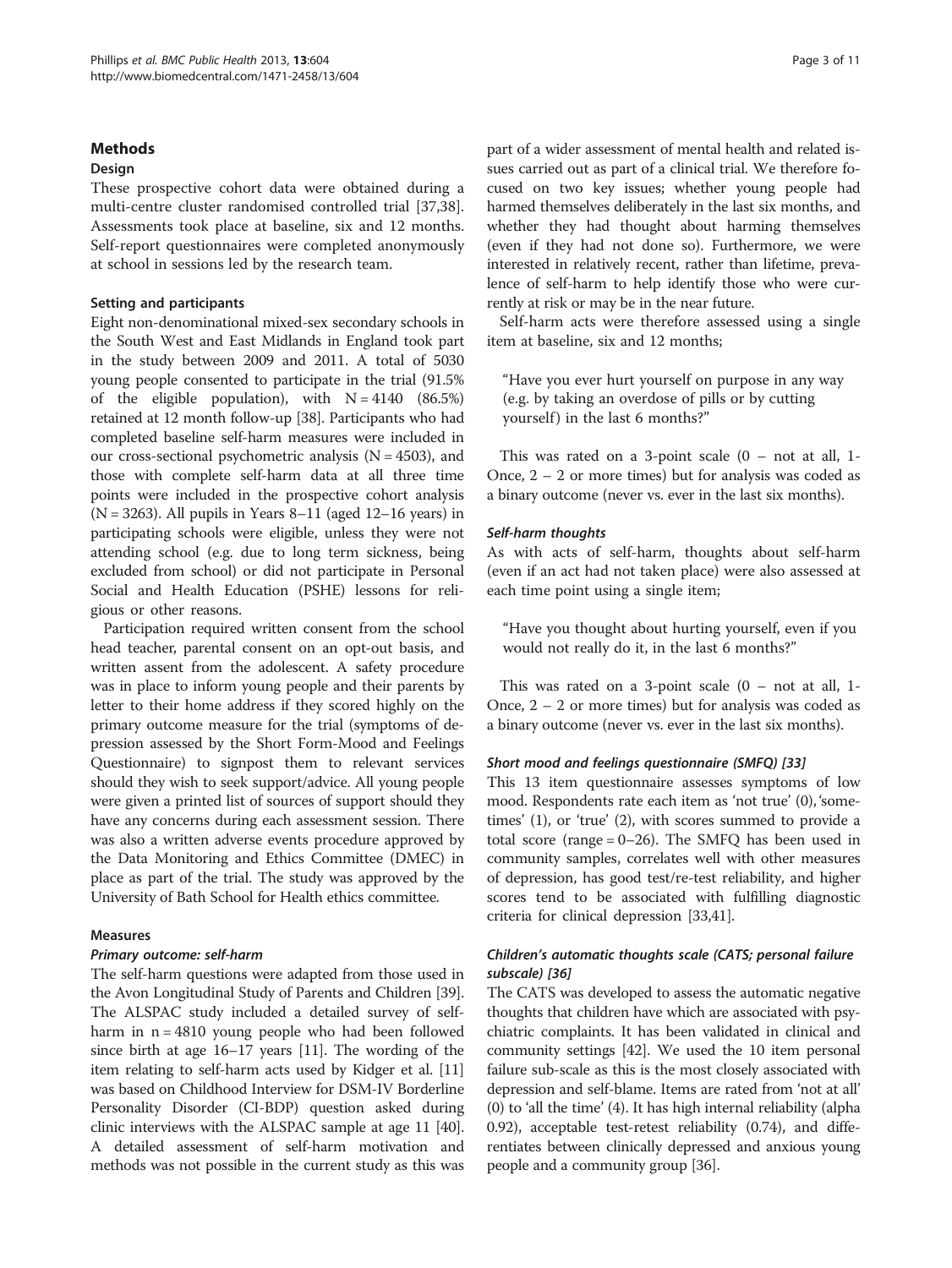#### The Rosenberg self-esteem scale (RSE) [[35](#page-10-0)]

Assessing levels of self-worth and self-acceptance, this scale consists of 10 statements answered on a four-point scale, ranging from 'strongly disagree' (0) to 'strongly agree' (3). Scores for the positive self-esteem items are reversed. It has demonstrated good reliability and validity across different sample groups and has been validated for use with adolescents [[35,43](#page-10-0)].

## The revised child anxiety and depression scale – 25 item version (RCADS-25) [\[34](#page-10-0)]

The RCADS-25 assesses changes in symptoms of DSMdefined anxiety disorders and major depression in children. Five sub-scales assess symptoms of generalised anxiety disorder, separation anxiety disorder, social phobia, panic disorder and major depressive disorder. Items are rated on a four point scale, from 'never' (0) to 'always' (3). The RCADS-25 is comparable to the full length version in terms of reliability, internal consistency, test–retest stability, and it has reasonable parent–child agreement and good convergent and divergent validity [\[34\]](#page-10-0).

#### Demographics

Data were gathered on age, gender, ethnicity, and household composition.

#### Analysis

Statistical analysis was carried out using Stata (Version 12). Our approach to analysis was firstly to establish to what extent the measures we included in the study represented distinct factors, given the likely level of intercorrelation between the scales. As an assessment to identify young people at risk of self-harm in the community would need to be brief, we went through a process of item reduction. The association between the reduced factors and current and future self-harm was then examined. Finally, we assessed how accurate these factors were in identifying young people who reported self-harm.

#### Stage 1: item reduction and psychometric analysis

The original measures were reduced using exploratory factor analysis (Principal Components Analysis method). Scaling varied slightly as the items were derived from different measures (scored  $0-2$ ,  $0-3$ , or  $0-4$ ), but these were reasonably comparable and there is potential to rescale items for use in future studies. Velicer's MAP Criteria and parallel analysis were used to determine the appropriate minimum number of factors to retain for rotation. It was anticipated that the measures of negative emotionality would be correlated with each other, so oblique rotation was applied to facilitate interpretation [[44\]](#page-10-0). Suitability of data for exploratory factor analysis was checked using the Kaiser-Meyer-Oklin measure of sampling adequacy (overall value = 0.98, all individual item values >0.89).

To produce a measure that was as brief and robust as possible, item reduction involved removing items not loading highly onto any factor  $( $0.5$ ), followed by a process of$ removing items that were very frequently (>85%) or infrequently (<15%) endorsed and items with least variance within each scale to ensure sufficient variation in responses within a non-clinical population [\[45,46\]](#page-10-0). The aim of this process was to obtain the simplest factor structure with fewest items, whilst maintaining a sufficiently high level of reliability for each subscale (Cronbach's alpha >0.8). Correlations between the new and original measures were examined to assess convergent validity.

## Stage 2: logistic regression to examine associations between the reduced measures and current and future self-harm

Sensitivity analysis investigated clustering within the data (individual, class, year group, and school) using multi-level logistic regression models. However, inclusion of these levels made no material difference to estimated associations or standard errors, and therefore simple logistic regression models were used. Analyses were conducted separately for males and females, as both common and distinct factors associated with selfharm have been identified for girls and boys [\[1](#page-9-0)]. Age was included in all models.

#### Accuracy in identifying young people who self-harm

Receiver Operating Characteristics (ROC) analysis was carried out for self-harm at each time point, where sensitivity is plotted against  $(1 - \text{specificity})$  and Area Under the Curve (AUC) values were calculated. Sensitivity, specificity and% correctly classified of the total scale and subscale scores were examined to identify the optimal cut-off points, with sensitivity being given priority. Analysis was carried out separately for males and females to ensure cut-off points were gender appropriate.

## Results

#### Sample characteristics

2275 males (50.5%) and 2228 females (49.5%) with a mean age in years of 14.0 (SD 1.1) completed the baseline self-harm measure and were included in the cross-sectional psychometric analysis. They were predominantly Caucasian (85.6%) and the majority lived with both parents (65.5%). Self-harm over the last six months was reported by 432 (9.6%) participants. Females were more likely than males to report self-harm (OR 1.90, 95% CI 1.55-2.34).

The self-harm outcomes at all three time points were completed by 1631 boys and 1632 girls, who were included in the prospective analysis. Participant characteristics for the prospective analysis were similar to those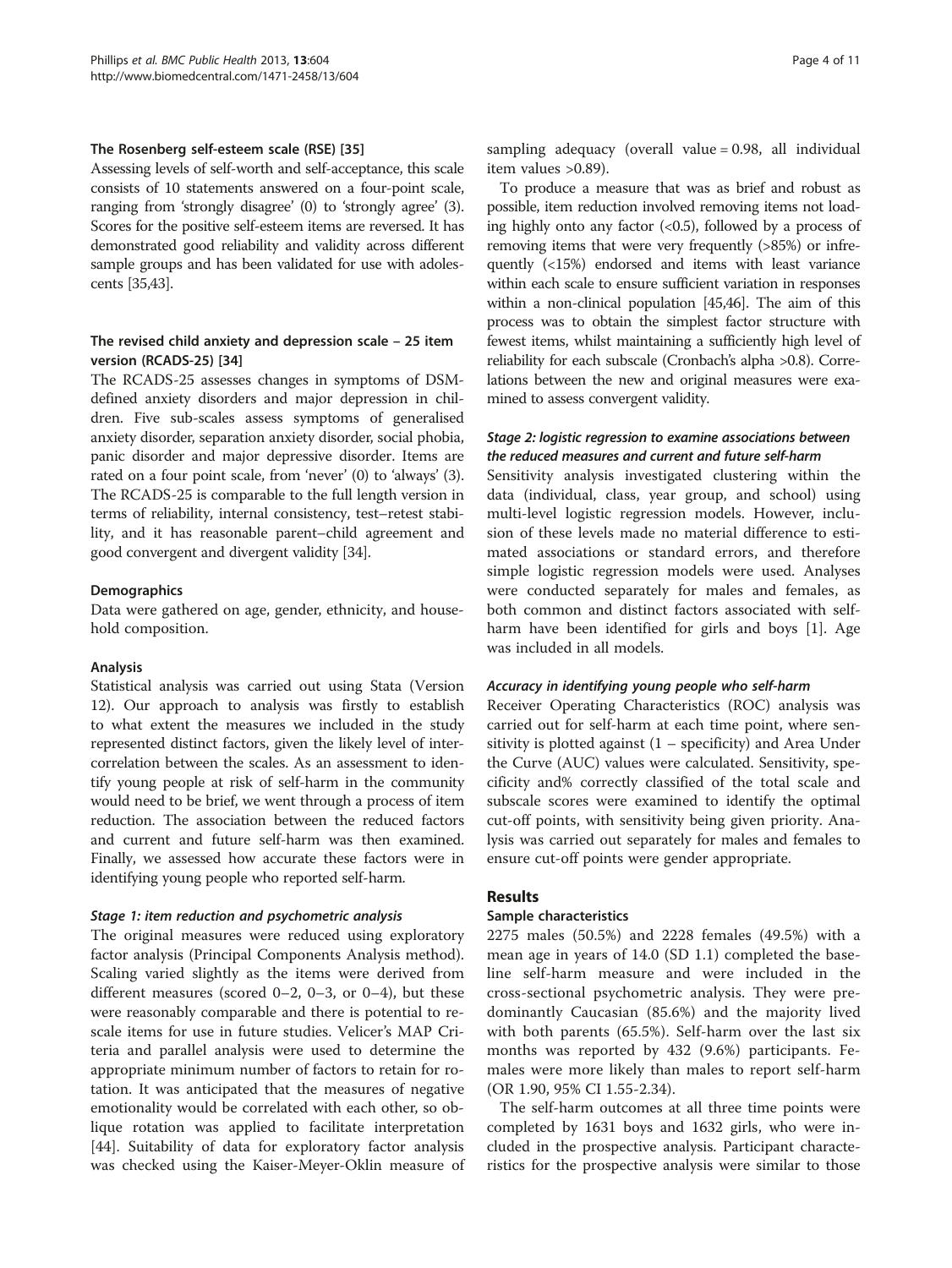<span id="page-4-0"></span>included in the cross-sectional analysis; 114 (7%) boys and 180 (11%) girls reported self-harm acts at baseline. Similar prevalence was reported at 6 months (8% of boys, 12% of girls) and 12 months (7% of boys, 13% of girls). Data completeness was good, with <10% of scale totals or individual items missing. Where fewer than 20% of items were missing on a scale, these items were replaced with the mean. Otherwise, the individual's score was coded as missing. This was appropriate as there was little missing data, and imputation has been shown to make little difference in studies of quality of life studies under these conditions [[47](#page-10-0)]. Those with complete selfharm data at all three time points were on average younger (mean age 13.8 vs. 14.4), reported less depression (mean SMFQ 4.0 vs. 5.1) and anxiety (mean 11.9 vs. 14.4), had higher self-esteem (mean 21.5 vs. 20.7), and were less likely to report self-harm acts at baseline (9.0% vs. 11.3%) than those with missing self-harm data.

#### Item reduction

Five interpretable factors were identified via Principal Components Analysis; personal failure, generalised anxiety, physical symptoms of depression/anxiety, positive self-esteem and separation anxiety. Separation anxiety (3 items) was removed from further analysis as the scale had low reliability (alpha = 0.59). From the remaining four factors, 19 items were removed due to low factor loadings  $( $0.5$ ), 4 items were removed as they were infrequently en$ dorsed (<15%) and therefore there was insufficient variation in responses within the population, and a further 15 items were removed on the basis that they had the least impact on scale variance if removed. This process left a total of 19 items loading on to four distinct, interpretable, and internally reliable factors (Table 1).

A summary of factor characteristics and correlations with the original related measures are provided in Table [2.](#page-5-0) Due to the nature of the items included, some had skewed rather than normal distributions. Exploratory Factor Analysis is relatively robust to violation of the normality assumption [[48\]](#page-10-0). Log-transforming and standardising the items made no difference to the factor structure.

## Logistic regression models

Adjusted independent effects of reduced factors in the regression models are provided in Table [3](#page-6-0). For the four reduced factors the Variance Inflation Factor (VIF) ranged from 1.42 to 2 in the cross-sectional analysis, with a mean VIF of 1.79, indicating that multi-collinearity among items was not a problem.

For girls, personal failure, physical symptoms of anxiety and depression, and low positive self-esteem were associated with self-harm at all time points. For boys, personal failure was associated with self-harm at baseline

Table 1 Factor loadings of the 19 items retained in the reduced factors

| Factor                                      | Question wording & items                                        | Original scale | <b>Factor loading</b> |
|---------------------------------------------|-----------------------------------------------------------------|----------------|-----------------------|
| Personal failure                            | Nothing ever works out for me anymore                           | CATS           | 0.57                  |
|                                             | It's my fault that things have gone wrong                       | CATS           | 0.62                  |
|                                             | I've made such a mess of my life                                | CATS           | 0.77                  |
| <b>Generalised anxiety</b>                  | I worry about bad things happening to me                        | <b>RCADS</b>   | 0.74                  |
|                                             | I worry about making mistakes                                   | <b>RCADS</b>   | 0.69                  |
|                                             | I am worried that I will do badly at school work                | <b>RCADS</b>   | 0.70                  |
|                                             | I worry about doing poorly at things                            | <b>RCADS</b>   | 0.75                  |
|                                             | I worry about what will happen                                  | <b>RCADS</b>   | 0.73                  |
| Physical symptoms of anxiety and depression | My heart suddenly beats too quickly for no reason               | <b>RCADS</b>   | 0.63                  |
|                                             | I am tired a lot                                                | <b>RCADS</b>   | 0.74                  |
|                                             | I feel like I don't want to move                                | <b>RCADS</b>   | 0.69                  |
|                                             | I felt so tired I just sat around and did nothing               | <b>SMFQ</b>    | 0.69                  |
|                                             | I was very restless                                             | <b>SMFO</b>    | 0.65                  |
|                                             | I found it hard to think or concentrate properly                | <b>SMFO</b>    | 0.54                  |
| Positive self-esteem                        | On the whole, I am satisfied with myself                        | <b>RSE</b>     | 0.64                  |
|                                             | I take a positive attitude towards myself                       | <b>RSF</b>     | 0.66                  |
|                                             | I feel that I have a number of good qualities                   | <b>RSE</b>     | 0.85                  |
|                                             | I am able to do things as well as most other people             | <b>RSE</b>     | 0.77                  |
|                                             | I feel that I am a person of worth, at least as equal as others | <b>RSE</b>     | 0.72                  |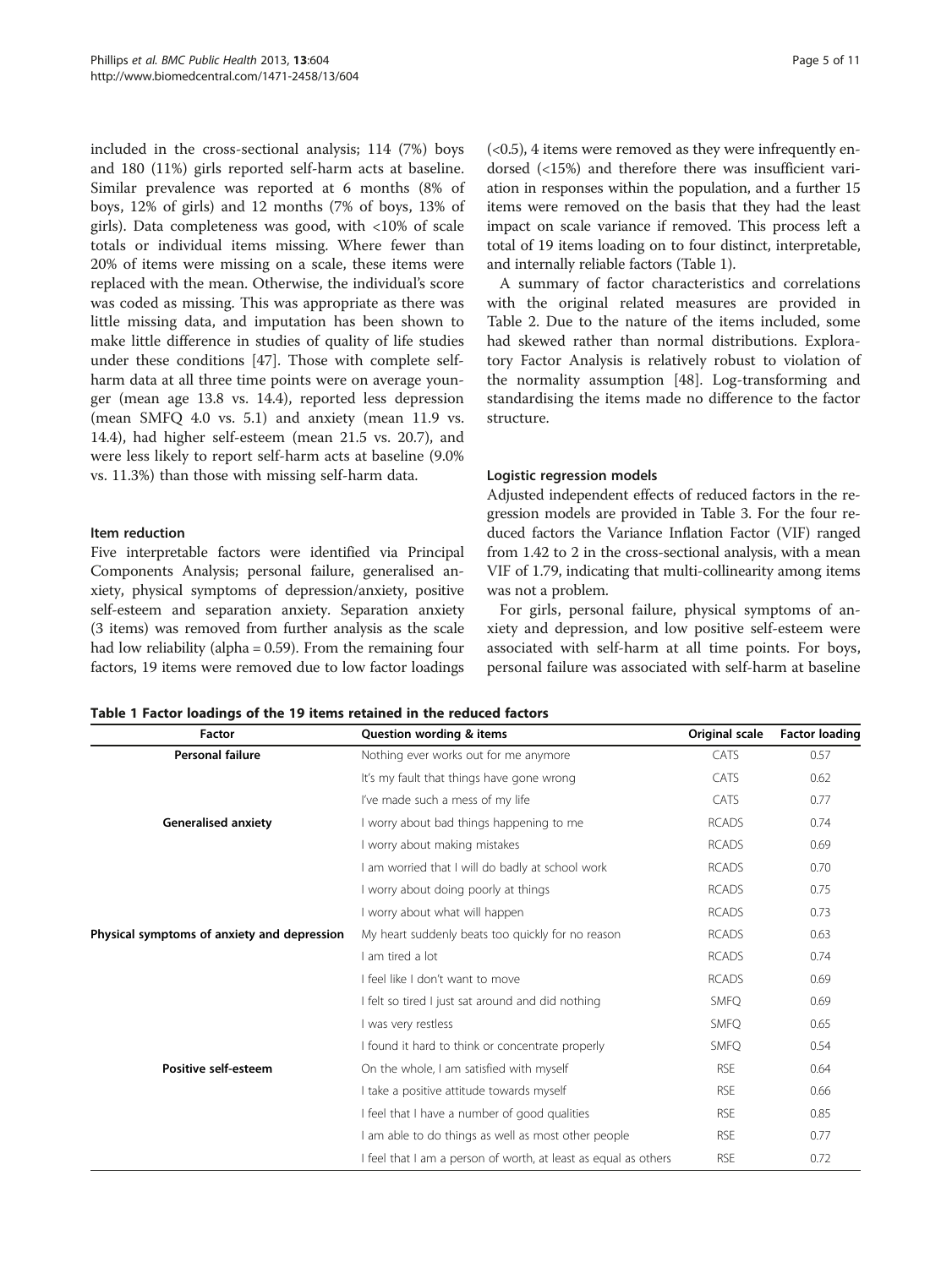| Factor                                           | Number Alpha<br>of items |      | Scale<br>mean | <b>Scale</b><br>SD | Range of<br>summed total | Pearson's correlation with<br>related original measures |         |
|--------------------------------------------------|--------------------------|------|---------------|--------------------|--------------------------|---------------------------------------------------------|---------|
| Total score (personal failure, physical symptoms | 14                       | 0.87 | 9.06          | 6.44               | $0 - 42$                 | <b>SMFO</b>                                             | 0.80    |
| of anxiety/depression and positive self-esteem)  |                          |      |               |                    |                          | RCADS total                                             | 0.78    |
|                                                  |                          |      |               |                    |                          | CATS personal failure                                   | 0.75    |
|                                                  |                          |      |               |                    |                          | <b>RSE</b>                                              | $-0.81$ |
| Personal failure                                 | 3                        | 0.86 | 1.72          | 2.53               | $0 - 12$                 | CATS personal failure                                   | 0.93    |
| Generalised anxiety                              | 5                        | 0.83 | 3.79          | 2.88               | $0 - 15$                 | RCADS generalised anxiety<br>disorder                   | 0.79    |
| Physical symptoms of anxiety and depression      | 6                        | 0.82 | 2.95          | 2.97               | $0 - 15$                 | RCADS depression                                        | 0.88    |
|                                                  |                          |      |               |                    |                          |                                                         | 0.72    |
|                                                  |                          |      |               |                    |                          | RCADS panic                                             | 0.81    |
|                                                  |                          |      |               |                    |                          | SMFQ                                                    |         |
| Positive self-esteem                             | 5                        | 0.82 | 10.51         | 2.66               | $0 - 15$                 | <b>RSE</b>                                              | 0.86    |

<span id="page-5-0"></span>Table 2 Scale characteristics of the factors retained following Principal Components Analysis

and six months, while physical symptoms of anxiety/depression were associated with self-harm at all three time points. Positive self-esteem was not independently associated with self-harm at any time point for boys, suggesting that this played a more important role for girls. Self-harm and thoughts of self-harm at baseline were strongly associated with self-harm at follow-up (see Table [3\)](#page-6-0). After adjustment for these in the models, personal failure (6 months) and physical symptoms of anxiety and depression (12 months) for boys, and low positive self-esteem for girls (6 and 12 months) remained independently associated with future selfharm. Generalised anxiety was not associated with selfharm in girls or boys at any time point and was excluded from further analysis.

#### Identification of adolescents who self-harm

The final analysis consisted of 14 items from the original measure, comprising three subscales (personal failure, physical symptoms of depression/anxiety, and positive self-esteem – see Table [1](#page-4-0) for individual items in each factor). The AUC values, sensitivity, and specificity of the summed score of these items for two points on either side of the suggested cut-off points are shown in Table [4](#page-7-0).

While the AUCs for individual subscales ranged from 0.70 to 0.81 for boys and 0.79 to 0.84 for girls (see Additional file [1](#page-9-0)), the highest level of screening accuracy was achieved using the summed total score of the 14 items. This produced high AUCs for girls (0.87) and boys (0.81) at baseline. At follow up, the AUC for girls was still above 0.8 at six months and is within the 'fair' range (0.77) at 12 months. For boys, accuracy was fair at 6 months (AUC 0.74) but fell below acceptable levels by 12 months (Figures [1](#page-8-0) and [2](#page-8-0)).

## **Discussion**

#### Principal findings

This study set out to examine whether particular items from existing widely used measures of negative emotions and self-esteem could help identify adolescents at risk of self-harm in a community setting. From the original measures, we were able to identify a set of 14 items which comprised three distinct factors; personal failure (3 items), physical symptoms of depression/anxiety (6 items) and positive self-esteem (5 items). All three factors had good internal reliability ( $α > 0.8$ ), good convergent validity with the original measures, and were independently associated with self-harm. The summed score of these 14 items had good accuracy in identifying current self-harm (AUC 0.87 girls, 0.81 boys) and at six months for girls (0.81), and fair accuracy at six months for boys (AUC 0.74) and 12 months for girls (AUC 0.77). These items could therefore potentially be used as a brief assessment of emotional wellbeing that can specifically and sensitively identify young people at risk of self-harm in a community context.

#### Findings in relation to previous research

In line with previous research, this study indicated that negative emotionality, feelings of self-blame, and selfesteem were associated with self-harm [[4](#page-9-0)[,30,49\]](#page-10-0). Our prospective analysis confirmed that these factors were also predictive of future self-harm over the following year. When we further adjusted the regression models for previous self-harm, self-harm acts and thoughts at baseline were strong predictors of self-harm at follow up, indicating that history of self-harm is an important risk factor [[6,15](#page-9-0)]. Nonetheless, in the present study, personal failure (6 months) and physical symptoms of anxiety/depression (12 months) for boys, and low self-esteem for girls (6 and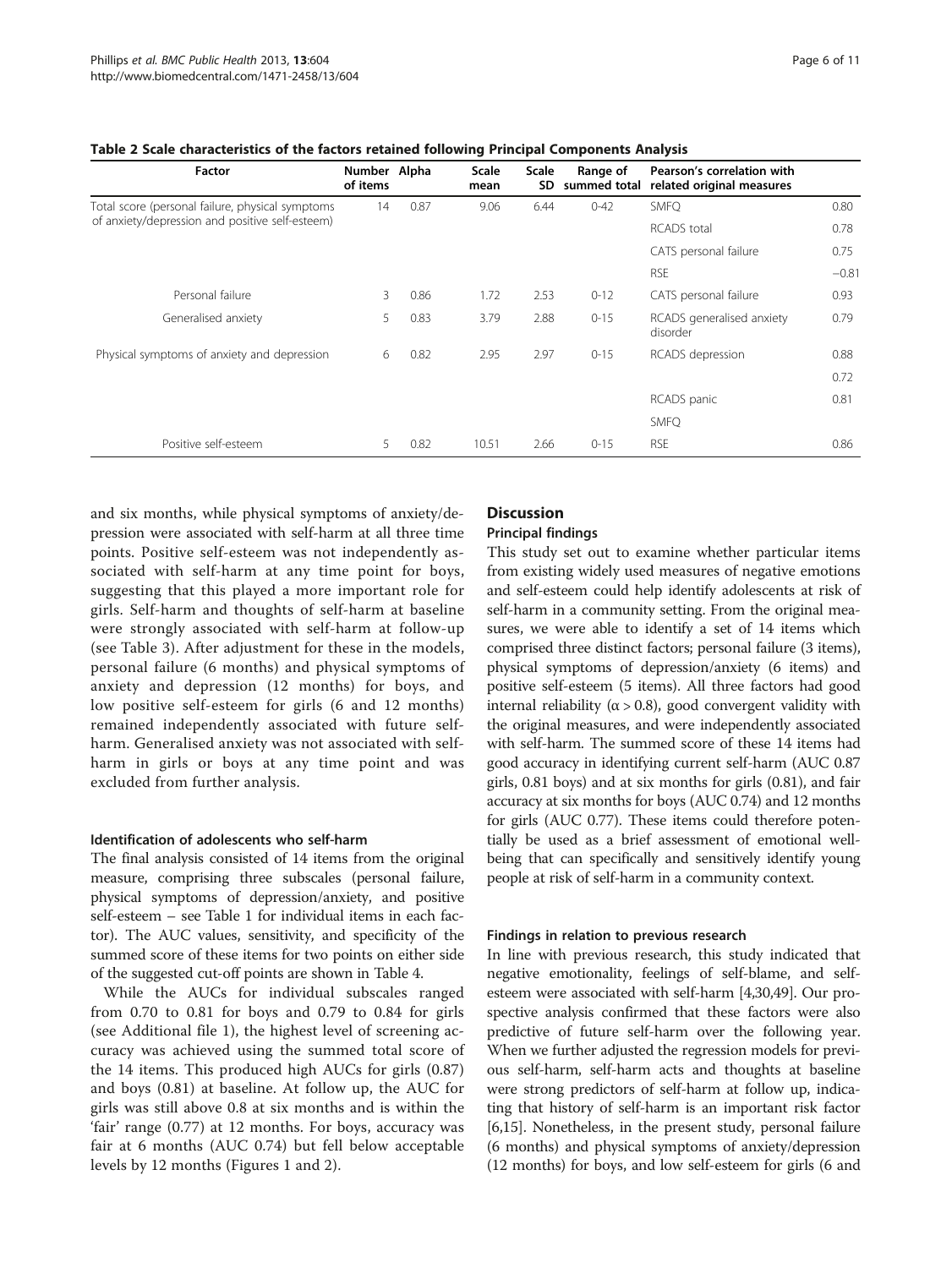|                           | Males: adjusted* OR (95% CI)                                                       | Females: adjusted* OR (95% CI) |  |  |  |
|---------------------------|------------------------------------------------------------------------------------|--------------------------------|--|--|--|
| <b>Baseline self-harm</b> |                                                                                    |                                |  |  |  |
| Personal failure          | 1.18 (1.08 to 1.30)                                                                | 1.24 (1.15 to 1.34)            |  |  |  |
| Generalised anxiety       | 1.06 (0.97 to 1.16)                                                                | 1.02 (0.95 to 1.10)            |  |  |  |
| Physical symptoms         | 1.25 (1.15 to 1.35)                                                                | 1.16 (1.07 to 1.24)            |  |  |  |
| Positive self-esteem      | 0.95 (0.87 to 1.04)                                                                | 0.82 (0.75 to 0.89)            |  |  |  |
| 6 month self-harm         |                                                                                    |                                |  |  |  |
| Personal failure          | 1.22 (1.12 to 1.32)                                                                | 1.19 (1.11 to 1.28)            |  |  |  |
| Generalised anxiety       | 1.03 (0.95 to 1.12)                                                                | 1.03 (0.97 to 1.11)            |  |  |  |
| Physical symptoms         | 1.12 (1.04 to 1.21)                                                                | 1.14 (1.06 to 1.22)            |  |  |  |
| Positive self-esteem      | 0.97 (0.90 to 1.06)                                                                | $0.87$ (0.81 to 0.94)          |  |  |  |
| 12 month self-harm        |                                                                                    |                                |  |  |  |
| Personal failure          | 1.05 (0.95 to 1.16)                                                                | 1.16 (1.08 to 1.25)            |  |  |  |
| Generalised anxiety       | 1.08 (1.00 to 1.18)                                                                | 1.01 (0.95 to 1.08)            |  |  |  |
| Physical symptoms         | 1.16 (1.07 to 1.25)                                                                | 1.12 (1.05 to 1.2)             |  |  |  |
| Positive self-esteem      | 1.01 (0.93 to 1.1)                                                                 | 0.88 (0.82 to 0.95)            |  |  |  |
|                           | Future self-harm models: further adjusted for baseline self-harm thoughts and acts |                                |  |  |  |
| 6 month self-harm         |                                                                                    |                                |  |  |  |
| Personal failure          | 1.13 (1.03 to 1.24)                                                                | $1.06$ (0.98 to 1.16)          |  |  |  |
| Generalised anxiety       | 0.98 (0.9 to 1.08)                                                                 | 1.02 (0.95 to 1.1)             |  |  |  |
| Physical symptoms         | 1.05 (0.96 to 1.14)                                                                | 1.08 (0.99 to 1.16)            |  |  |  |
| Positive self-esteem      | $1(0.92 \text{ to } 1.1)$                                                          | $0.91$ (0.84 to 0.99)          |  |  |  |
| Self-harm thoughts        | 4.12 (2.44 to 6.97)                                                                | 3.36 (2.13 to 5.29)            |  |  |  |
| Self-harm acts            | 3.58 (2.06 to 6.22)                                                                | 5.8 (3.68 to 9.13)             |  |  |  |
| 12 month self-harm        |                                                                                    |                                |  |  |  |
| Personal failure          | 0.97 (0.87 to 1.07)                                                                | 1.06 (0.98 to 1.14)            |  |  |  |
| Generalised anxiety       | 1.05 (0.96 to 1.15)                                                                | $0.99$ (0.93 to 1.06)          |  |  |  |
| Physical symptoms         | 1.1 $(1.01$ to 1.2)                                                                | $1.06$ (0.99 to $1.15$ )       |  |  |  |
| Positive self-esteem      | $1.04$ (0.94 to 1.13)                                                              | $0.91$ (0.84 to 0.98)          |  |  |  |
| Self-harm thoughts        | 2.25 (1.29 to 3.92)                                                                | 3.1 (2.03 to 4.75)             |  |  |  |
| Self-harm acts            | 4.69 (2.65 to 8.3)                                                                 | 2.91 (1.86 to 4.55)            |  |  |  |

#### <span id="page-6-0"></span>Table 3 Self-harm behaviour: odds ratios and 95% confidence intervals in logistic regression

\*All models adjusted for age. NB: All scales within each model were entered simultaneously and therefore OR and CIs are for independent effects of each scale. Where there is strong evidence of association, this is highlighted in bold text.

12 months) remained independently associated with future self-harm when adjusting for previous self-harm thoughts and acts. This type of assessment can therefore add valuable information, even when previous history of self-harm is known.

In terms of gender differences, associations were generally stronger, positive self-esteem appeared to play a more important role, screening accuracy was better, and cut-off points were slightly higher for girls than for boys. This may be because girls are at higher risk of depression and self-harm [\[3](#page-9-0)[,50\]](#page-10-0). Boys are also more likely to report high self-esteem than girls [[51](#page-10-0)]. As positive self-esteem may act as a protective factor for self-harm and suicide [[52](#page-10-0)], it may be particularly important to be aware of and promote self-esteem for girls. Nonetheless, it was clear that negative emotionality was an important predictor of self-harm for both genders.

#### Implications

Community setting, including primary care and schools, are important locations for improving the mental wellbeing of young people as they provide access to a wide range of the population and can be a convenient setting for mental health services, voluntary screening, early intervention and prevention programmes [[23,53,54\]](#page-10-0). Adolescents have also emphasized the importance of the school setting in preventing self-harm [\[55\]](#page-10-0). While asking directly about self-harm is likely to be the 'gold standard' in terms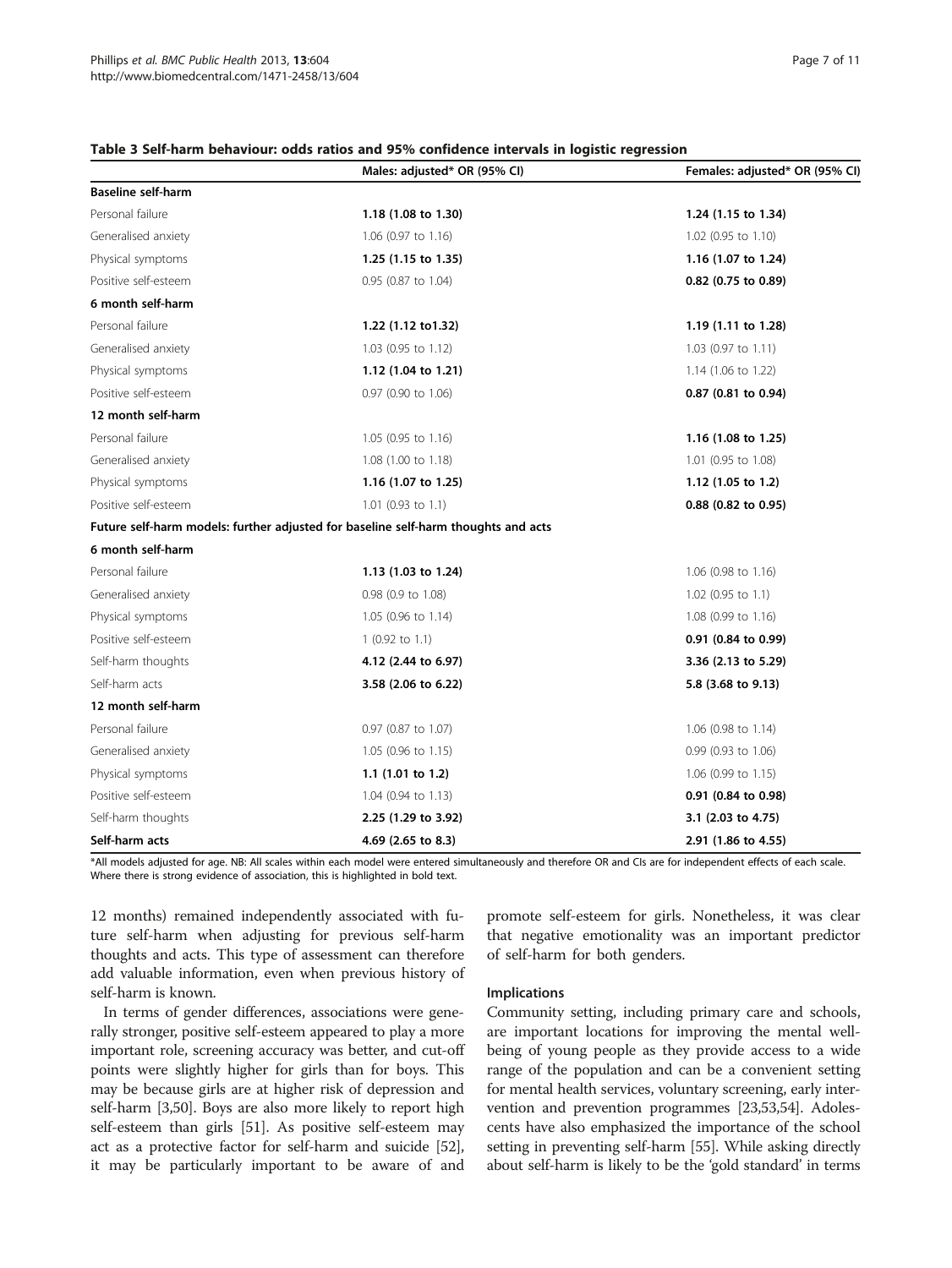|                       | <b>Males</b> |                        |                                         |             | <b>Females</b> |                   |            |                        |                            |             |             |                   |
|-----------------------|--------------|------------------------|-----------------------------------------|-------------|----------------|-------------------|------------|------------------------|----------------------------|-------------|-------------|-------------------|
|                       | <b>AUC</b>   | Cut-off $\overline{a}$ | % scoring<br>above cut-off <sup>*</sup> | Sens<br>(%) | Spec<br>(9/6)  | Corr<br>class (%) | <b>AUC</b> | Cut-off $\sqrt[x]{\ }$ | % scoring<br>above cut-off | Sens<br>(%) | Spec<br>(%) | Corr<br>class (%) |
| Current               | 0.81         |                        |                                         |             |                |                   | 0.87       |                        |                            |             |             |                   |
| self-harm             |              | $\geq 7$               | 40.9                                    | 85.71       | 56.91          | 58.91             |            | $\geq 10$              | 34.7                       | 90.56       | 66.04       | 68.77             |
|                       |              | $\geq 8$               | 33.9                                    | 83.93       | 63.96          | 65.35             |            | $\geq$ 11              | 29.7                       | 87.22       | 71.88       | 73.58             |
| Suggested<br>cut-off  |              | $\geq 9$               | 27.1                                    | 77.68       | 71.08          | 71.53             |            | $\geq$ 12              | 25.7                       | 82.22       | 76.39       | 77.04             |
|                       |              | $\geq 10$              | 18.2                                    | 72.32       | 77.39          | 77.04             |            | $\geq$ 13              | 22.7                       | 77.22       | 80.35       | 80.00             |
|                       |              | $\geq$ 11              | 14.7                                    | 67.86       | 82.05          | 81.06             |            | $\geq$ 14              | 19.7                       | 76.11       | 82.99       | 82.22             |
| 6 month<br>self-harm  | 0.74         |                        |                                         |             |                |                   | 0.81       |                        |                            |             |             |                   |
|                       |              | $\geq 7$               |                                         | 79.84       | 56.77          | 58.54             |            | $\geq 10$              |                            | 80.50       | 65.42       | 67.28             |
|                       |              | $\geq 8$               |                                         | 73.39       | 63.40          | 64.17             |            | $\geq$ 11              |                            | 76.00       | 71.13       | 71.13             |
|                       |              | $\geq$ 9               |                                         | 67.74       | 70.64          | 70.42             |            | $\geq$ 12              |                            | 76.00       | 71.13       | 71.73             |
|                       |              | $\geq 10$              |                                         | 61.29       | 76.68          | 75.50             |            | $\geq$ 13              |                            | 68.50       | 79.93       | 78.52             |
|                       |              | $\geq$ 11              |                                         | 57.26       | 81.57          | 79.70             |            | $\geq$ 14              |                            | 67.00       | 82.61       | 80.68             |
| 12 month<br>self-harm | 0.68         |                        |                                         |             |                |                   | 0.77       |                        |                            |             |             |                   |
|                       |              | $\geq$ 7               |                                         | 67.77       | 55.72          | 56.62             |            | $\geq 10$              |                            | 76.47       | 64.97       | 66.42             |
|                       |              | $\geq 8$               |                                         | 61.98       | 62.47          | 62.44             |            | $\geq$ 11              |                            | 72.06       | 70.69       | 70.86             |
|                       |              | $\geq$ 9               |                                         | 57.02       | 69.70          | 68.75             |            | $\geq$ 12              |                            | 67.65       | 75.28       | 74.32             |
|                       |              | $\geq 10$              |                                         | 53.72       | 76.19          | 74.50             |            | $\geq$ 13              |                            | 60.78       | 78.88       | 76.67             |
|                       |              | $\geq$ 11              |                                         | 48.76       | 80.80          | 78.40             |            | $\geq$ 14              |                            | 56.86       | 81.29       | 78.21             |

<span id="page-7-0"></span>Table 4 Total score of the 14 items at baseline: area under the ROC Curve (AUC), sensitivity and specificity in identifying current and future self-harm

\* Cut-offs refer to total scores at baseline and their ability to identify those currently reporting self-harm or doing so 6 and 12 months later. Data shown for two points around the suggested baseline cut-off point for girls (≥12) and boys (≥9). Sens, Sensitivity, Spec, Specificity, Corr class, Correctly classified.

of identifying those at risk in community settings, nonpsychiatric professionals working in the community are often reluctant to ask about self-harm even following training [\[28](#page-10-0)].

The challenges in identifying young people who selfharm in the community have previously been reported by Ross and Heath [\[10\]](#page-9-0), who attempted to address this issue by embedding a question about deliberate self-harm in a series of questions about 'how I deal with stress'. Although this is a promising approach, this still required direct enquiry about self-harm and other potentially sensitive risky behaviours. Further, the authors note the need to employ multiple approaches to assessing self-harm [[10](#page-9-0)].

Our analysis indicates that a tailored assessment of negative thoughts and emotions can provide a potentially reliable, sensitive and specific indicator of who is at risk of self-harm, which could be a convenient and acceptable way of helping to identify those who are at risk in community settings. This is a method worth exploring further given the problems around acceptability of asking directly about self-harm [\[24-27](#page-10-0)], and lack of specificity of more general measures of depression or anxiety [[10\]](#page-9-0). Although 14 items remained in our final analysis to identify those at risk of self-harm (which would

constitute a longer assessment than asking just one direct question about self-harm), this reduced set of items offers a quick, brief assessment of negative emotions that are strongly associated with self-harm. We do not view this kind of assessment as a way of avoiding discussing self-harm, but rather as part of a toolkit used by nonpsychiatric professional to help them feel more confident in recognizing where further enquiry and/or signposting to relevant services may be required. This type of assessment could also potentially be used in conjunction with local knowledge of other risk factors, such as previous self-harm, history of self-harm by friends or family, quality of social relationships, stressful life events, and known history of abuse [\[3,15](#page-9-0)[,56](#page-10-0)-[58](#page-10-0)].

Assessing negative emotions and self-esteem in this way allows for identification of young people are at risk of future self-harm, even if they are not currently reporting self-harm thoughts or acts, and could therefore be an useful early onset indicator. This could be have applications in targeting preventative interventions. Given the association between psychological distress in adolescence and self-harm in young adulthood, identifying and addressing common mental health problems in adolescence is likely to be an important component of suicide prevention [[4](#page-9-0)].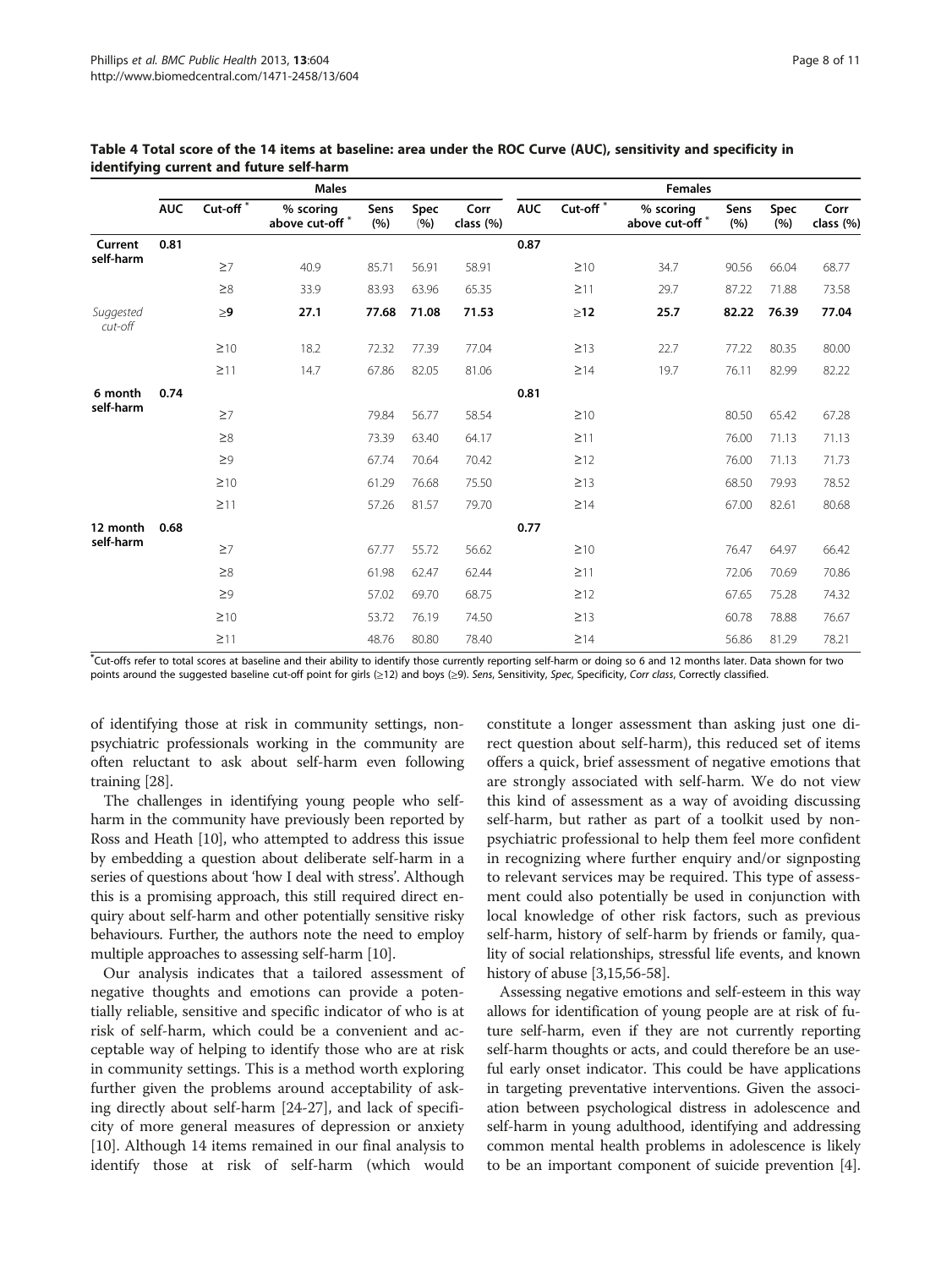<span id="page-8-0"></span>

The importance of positive self-esteem in girls highlighted in the present study is in line with the view that while treatments for self-harm and depression often focus on negative emotions, improving positive emotional health by enhancing personal and family resources may also be an important aspect of treatment [[14\]](#page-9-0). Eating disorders and self-harm often come hand in hand, with emotional dysregulation being an important feature of both [[59](#page-10-0)]. The potential for using a similar assessment in the context of eating disorders and other related risk behaviours should be explored.

#### Strengths and weaknesses

Strengths of this study are that analyses were based on a large sample with high participation rates and good retention at follow-up in a relatively young population (aged 12–16) where limited data on self-harm have previously been available. Analysis of prospective data collected over 12 months provided unique insight into predicting future self-harm. However, the self-harm measures used were general items and did not provide detail about type of selfharm, suicidal intent, or reasons behind self-harm and outcome measures were reliant on self-report. Participants

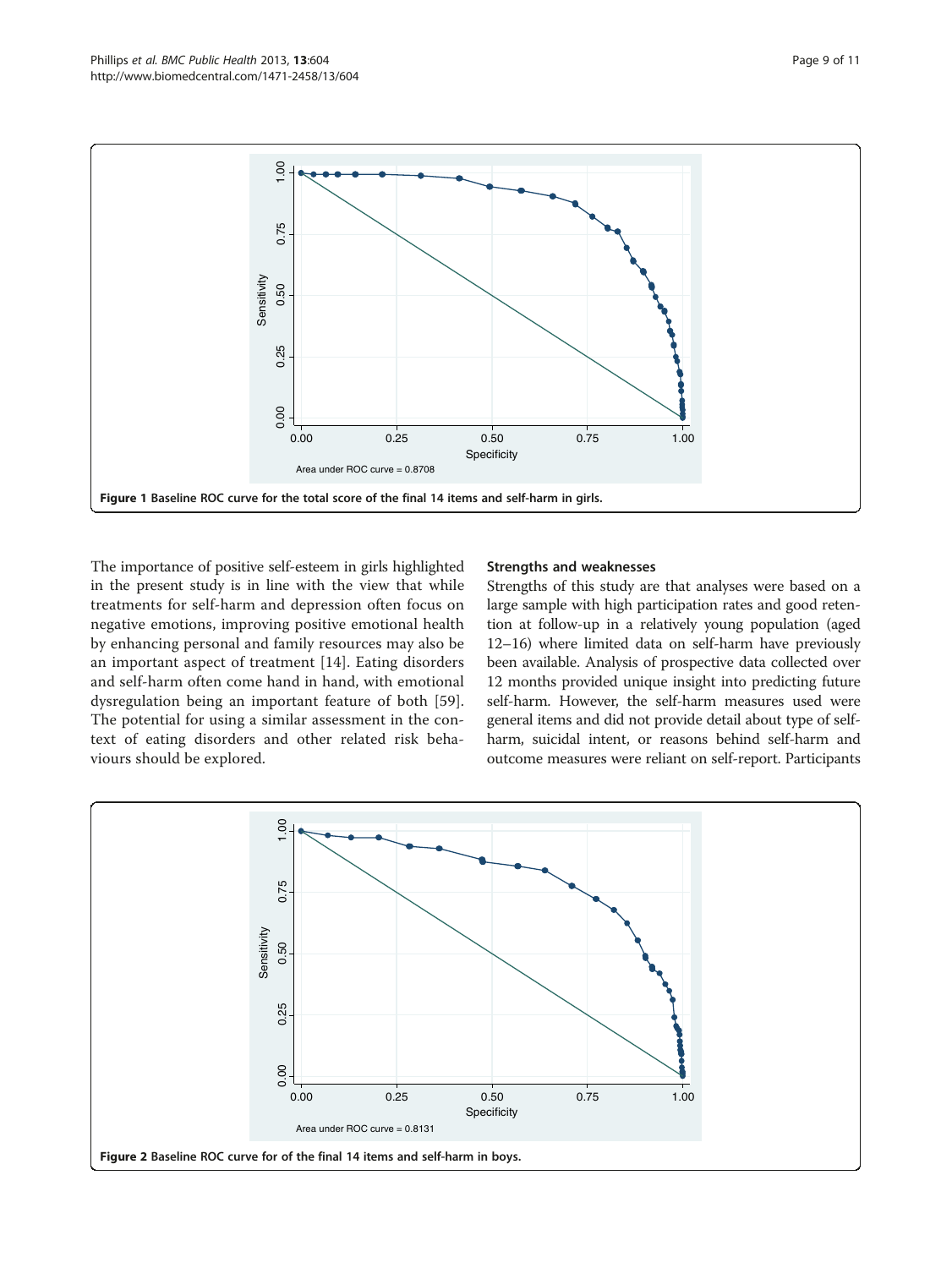<span id="page-9-0"></span>who provided complete self-harm data were on average younger and less psychologically distressed at baseline than those who did not, indicating that those with more severe problems may have been under-represented. The study involved secondary analysis of the questionnaires administered in their original form, and did not directly assess the use of the items as a complete measure in screening for self-harm in community context. Further research would be required to assess the psychometric properties of a 'new' targeted measure of thoughts and feelings associated with self-harm, and relevant permissions from copyright holders would be required before the questionnaires could be amended in this way.

#### Conclusions

The findings of this study suggest that brief assessment of negative emotion and self-esteem could be a fruitful approach in improving recognition of those at risk of selfharm in community setting. Further research should test this approach using a complete measure (subject to relevant permissions) in more diverse community contexts, and establish whether it is an acceptable and effective method when used under everyday conditions.

## Additional file

[Additional file 1:](http://www.biomedcentral.com/content/supplementary/1471-2458-13-604-S1.doc) Area Under the ROC Curve (AUC), sensitivity and specificity at suggested cut-off points to detect self harm (none vs. any reported over the past six months).

#### Competing interests

The authors declare that they have no competing interests.

#### Authors' contributions

RP drafted the manuscript and was the trial manager for the RCT from which the data was derived. PS was the principal investigator for the project and KS led the East Midlands based research team. MS and AAM designed and carried out the statistical analysis. AM was involved with developing the original idea and rationale for the analysis. All authors have contributed to and commented on previous versions of this manuscript and have approved the final version.

#### Authors' information

RP is a health psychologist with a special interest in prevention and early intervention of chronic health problems, now based at the Wales School for Primary Care Research at Cardiff University. MS is a medical statistician and completed a National Institute for Health Research Methods Training Fellowship while she carried out the analysis for this study, working alongside AAM (Reader in Health Services Research) at Bristol University. AM is a lecturer at the University of Sheffield with a special interest in emotion and peer attachment in children and adolescents. KS is a Clinical Associate Professor and Reader in Child & Adolescent Psychiatry at Nottingham University. PS is a Professor of Child and Family Mental Health at the University of Bath where he leads the Child & Adolescent Mental Health research group. He is a consultant clinical psychologist with 30 years of experience working in child and adolescent mental health services (CAMHS).

#### Acknowledgements

This research was funded by a National Institute for Health Research Health Technology Assessment program grant (06/37/04). The views and opinions expressed therein are those of the authors and do not necessarily reflect those of the HTA programme, NIHR, NHS or the Department of Health. The study

sponsor and funder had no involvement in the study design; data collection, analysis, interpretation of data; writing of the report; or the decision to submit the article for publication and the researchers were independent of the funders. The authors wish to thank the participating schools, young people, and team of field workers who collected data in schools. We would particularly like to thank John Taylor, Lucy Georgiou, Ellen Cook and Francine Bear for leading the teams of fieldworkers collecting data for this study.

#### Author details

<sup>1</sup>Department for Health, University of Bath, 22-23 Eastwood, Claverton Down, Bath BA2 7AY, UK. <sup>2</sup>School of Social and Community Medicine, University of Bristol, 39 Whatley Road, Bristol BS8 2PS, UK. <sup>3</sup>Nottingham Clinical Trials Unit Nottingham Health Science Partners, C Floor, Queen's Medical Centre, South Block, Nottingham NG7 2UH, UK. <sup>4</sup>Department of Psychology, University of Sheffield, Western Bank, Sheffield S10 2TP, UK. <sup>5</sup>Division of Psychiatry and Institute of Mental Health, University of Nottingham, Nottingham NG7 2UH, UK. <sup>6</sup>Institute of Primary Care & Public Health, Cardiff University, School of Medicine, Heath Park, Neuadd Meirionnydd, Cardiff CF14 4YS, UK.

#### Received: 17 January 2013 Accepted: 18 June 2013 Published: 22 June 2013

#### References

- 1. McMahon EM, Reulbach U, Corcoran P, Keeley HS, Perry IJ, Arensman E: Factors associated with deliberate self-harm among Irish adolescents. Psychol Med 2010, 40(11):1811–1819.
- 2. Kokkevi A, Rotsika V, Arapaki A, Richardson C; Adolescents' self-reported suicide attempts, self-harm thoughts and their correlates across 17 European countries. J Child Psychol Psychiatry 2012, 53(4):381–389.
- 3. Madge N, Hewitt A, Hawton K, De Wilde EJ, Corcoran P, Fekete S, Van Heeringen K, De Leo D, Ystgaard M: Deliberate self-harm within an international community sample of young people: comparative findings from the child & adolescent self-harm in Europe (CASE) study. J Child Psychol Psychiatry 2008, 49(6):667–677.
- 4. Moran P, Coffey C, Romaniuk H, Olsson C, Borschmann R, Carlin JB, Patton GC: The natural history of self-harm from adolescence to young adulthood: a population-based cohort study. Lancet 2012, 379(9812):236–243.
- 5. Morey C, Corcoran P, Arensman E, Perry IJ: The prevalence of self-reported deliberate self harm in Irish adolescents. BMC Publ Health 2008, 8:79.
- 6. Colman I, Newman SC, Schopflocher D, Bland RC, Dyck RJ: A multivariate study of predictors of repeat parasuicide. Acta Psychiatr Scand 2004, 109(4):306–312.
- 7. Hawton K, Bergen H, Kapur N, Cooper J, Steeg S, Ness J, Waters K: Repetition of self-harm and suicide following self-harm in children and adolescents: findings from the multicentre study of self-harm in England. J Child Psychol Psychiatry 2012, 53(12):1212–1219.
- 8. Hawton K, Saunders KEA, O'Connor RC: Self-harm and suicide in adolescents. Lancet 2012, 379(9834):2373–2382.
- 9. Ougrin D, Tranah T, Leigh E, Taylor L, Asarnow JR: Practitioner review: self-harm in adolescents. J Child Psychol Psychiatry 2012, 53(4):337-350.
- 10. Ross S, Heath NL: A study of the frequency of self-mutilation in a community sample of adolescents. J Youth Adolesc 2002, 31(1):67–77.
- 11. Kidger J, Heron J, Lewis G, Evans J, Gunnell D: Adolescent self-harm and suicidal thoughts in the ALSPAC cohort: a self-report survey in England. BMC Psychiatry 2012, 12:69.
- 12. Laye-Gindhu A, Schonert-Reichl KA: Nonsuicidal self-harm among community adolescents: understanding the "whats" and "whys" of selfharm. J Youth Adolesc 2005, 34(5):447-457.
- 13. Hawton K, Bergen H, Waters K, Ness J, Cooper J, Steeg S, Kapur N: Epidemiology and nature of self-harm in children and adolescents: findings from the multicentre study of self-harm in England. Eur Child Adolesc Psychiatry 2012, 21(7):369–377.
- 14. Brent D: Prevention of self harm in adolescents Interventions should be tailored to individual risk factors and the social context. Br Med J 2011, 342:d592.
- 15. Wichstrom L: Predictors of non-suicidal self-injury versus attempted suicide: similar or different? Arch Suicide Res 2009, 13(2):105–122.
- 16. NICE: Clinical guideline CG133. Self-harm: longer-term management. Manchester, UK: National Institute for Health and Clinical Excellence; 2011.
- 17. Shaffer D, Scott M, Wilcox H, Maslow C, Hicks R, Lucas CP, Garfinkel R, Greenwald S: The Columbia SuicideScreen: validity and reliability of a